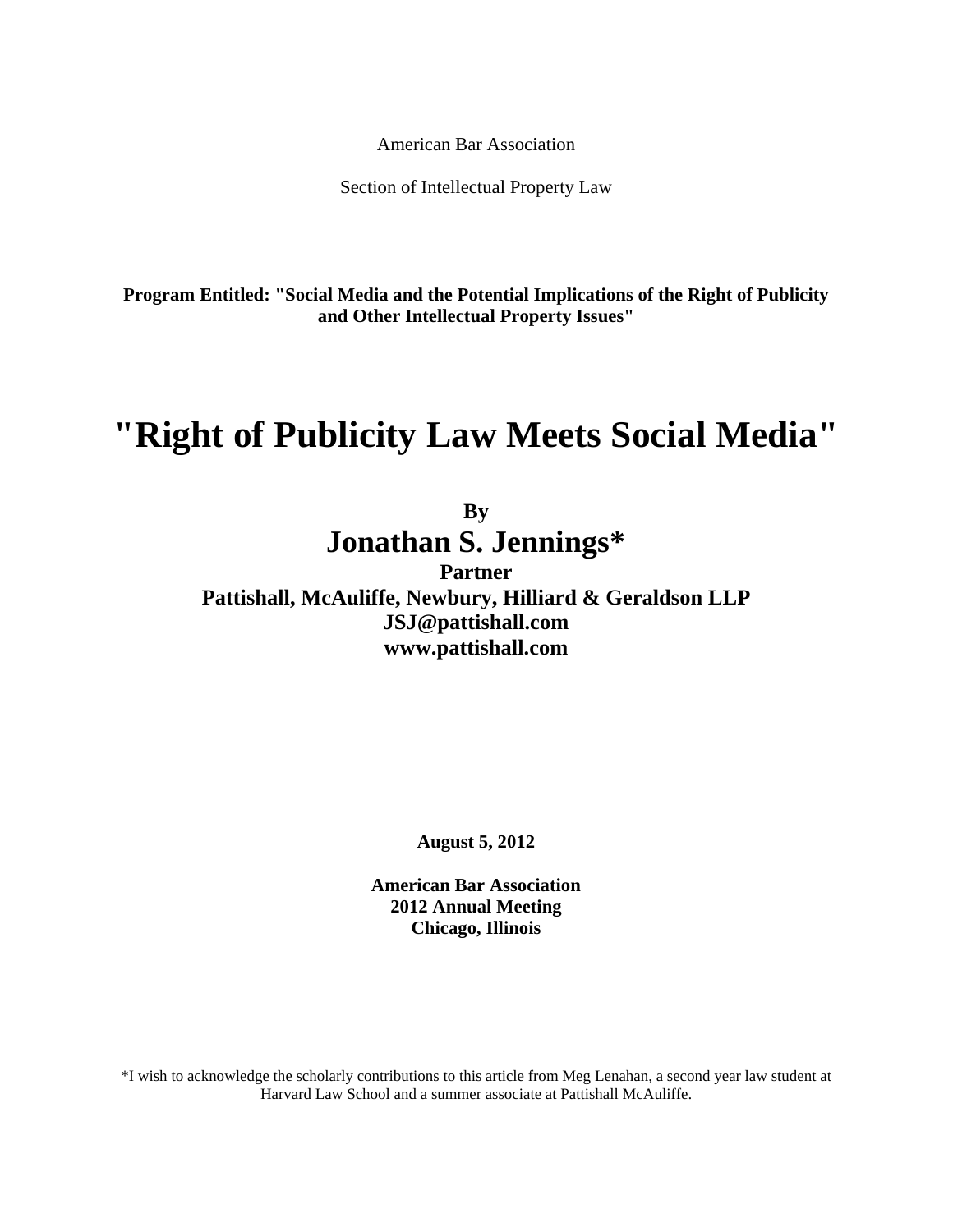# **I. INTRODUCTION**

 Social media platforms allow individuals to publish and present their identities to larger audiences than ever before. As users continue to reveal more of their identities in these online forums, and as commercial entities begin using these forums as promotional vehicles, the potential arises for new claims implicating the right of publicity. Although most publicity laws were written prior to the expansive growth of social media, the basic framework across these laws—meant to protect an individual's exclusive right to the commercial value of his or her identity without infringing on another individual's constitutional rights—can continue to serve this function even within the ambit of social media. The rise of social media does not require a revision of publicity laws on the state level; however, it does mean that different aspects of right of publicity claims will gain more prominence. In addition, although web-based social media sites are unbounded and operate across state lines, gaps exist with regard to certain states' publicity laws and there can be stark differences in the ways various states address publicity issues. Therefore, conflict of laws questions will become more important—where not previously defined by contract—in addressing the now frequent intersection of social media and publicity rights.

### **II. THE RIGHT OF PUBLICITY**

 The right of publicity is an intellectual property right and branch of unfair competition law that protects against the unauthorized use of an individual's identity. The right is not governed by federal statute, but is recognized in just over half the states through both state statute and/or common law. The right of publicity's origins can be traced to the right of privacy,<sup>1</sup> a personal right<sup>2</sup> that Samuel D. Warren and the future U.S. Supreme Court Justice Louis D. Brandeis described as "the right to be let alone."<sup>3</sup>

In comparison to the right of privacy, the right of publicity is a property right and might be described as "the right to control and profit from how you are known." The term "right of publicity" was first coined by the Second Circuit in the seminal case *Haelan Laboratories, Inc. v. Topps Chewing Gum, Inc.* when it distinguished between professional baseball players' privacy rights from their commercial rights to grant a company the exclusive right to use their photographs on baseball cards. $4\,$  In this respect, the right of publicity emphasizes not only protection against the unauthorized use of an individual's identity, but also, grants an individual the exclusive right to control and profit from commercial use of his or her identity. As a property right, the right can be transferred or licensed, and in many states, can even survive the individual's death.<sup>5</sup>

Since the Second Circuit first named the right, noting its distinct commercial nature, the right of publicity has been widely adopted and codified.<sup>6</sup> The elements necessary to establish a right of publicity claim vary by state. Under most state laws the plaintiff must prove that: (1) the challenged use actually identifies the individual (who must be an actual living or dead person and not an entity); (2) the challenged use is commercial in nature and harms the individual's right of publicity interests; and (3) the individual has standing to bring suit over the right of publicity either as the wronged individual, or as an exclusive licensee, heir, etc.<sup>7</sup> Although most states require these basic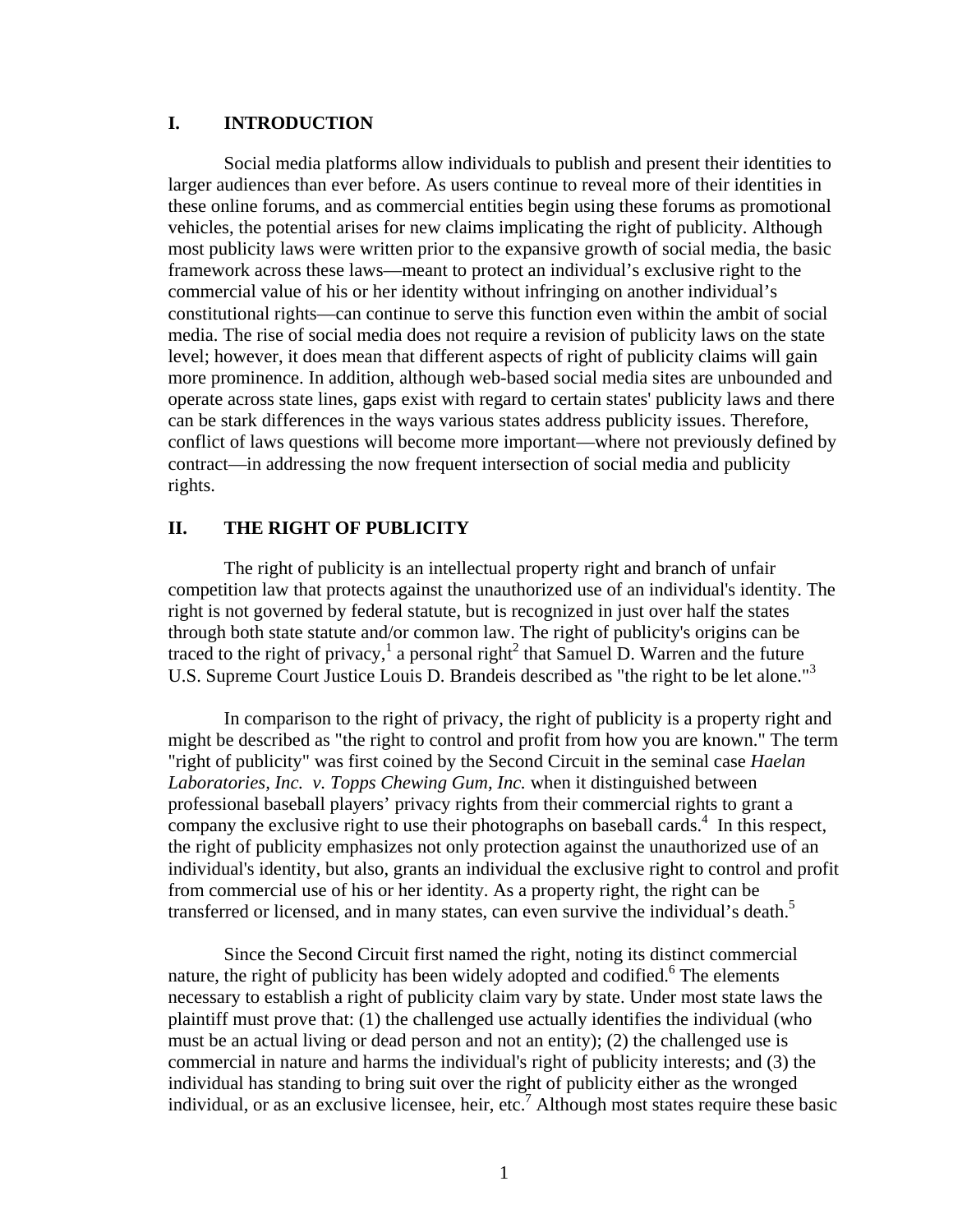elements in order to bring a right of publicity claim, there are inconsistencies across the states with regard to, for example, whether the state recognizes a post-mortem right, $8$  the term of post-mortem rights,  $9$  the statute of limitations for bringing a claim,  $10$  and the different tests for potential defenses. $<sup>11</sup>$ </sup>

# **III. SOCIAL MEDIA AND THE RIGHT OF PUBLICITY: NOT BUSINESS AS USUAL, BUT NOT GOING OUT OF BUSINESS**

By operating as commercial platforms for their users' identities, online social networks and other social media applications clearly implicate the right of publicity and furthermore, publicity laws already in place stand poised to address the novel legal issues arising from these technological innovations. Still, the rise of social media does not mean business as usual for right of publicity claims. First, new types of claims have been and will continue to be filed, simply because, for example, it was not possible to "Twitterjack"12 someone ten years ago. Furthermore, different elements of a right of publicity claim have and will continue to become more contested. The element of  $\frac{1}{2}$  identifiability can vary drastically from state to state,<sup>13</sup> and has thus become a source of debate with regard to the appropriate expansiveness of this factor in traditional media contexts such as television commercials.<sup>14</sup> However, in the context of social media, the use of someone's profile picture from Facebook or the act of assuming a celebrity's name on Twitter meets even the most narrow test for whether the use identifies an individual. Instead, with the multitude of users turning to these platforms to express themselves, quickly clicking "I Agree" to extensive use contracts, the factors of commerciality and consent are becoming more contested in publicity rights cases implicating the social media platforms themselves as well as individual and commercial social media users.

#### **A. "I Agree": Blanket Terms of Use and Implied Consent**

 The proposed settlement in *Fraley v. Facebook, Inc.*, the class action suit against Facebook for its Sponsored Stories feature,<sup>15</sup> reflects Facebook's most recent privacy debacle.<sup>16</sup> Directly implicating the right of publicity, this suit demonstrates that the contractual issue of consent, in the context of a social media platform's agreement terms, is a necessary and contentious prerequisite to an actionable right of publicity claim. Furthermore, the proposed settlement hints at both the future for terms of use agreements on other social networking sites, and also the form that right of publicity litigation may increasingly take to ensure this transition to more reasonable contractual agreements.

#### **1.** *Sponsored Stories*

On January 25, 2011 Facebook launched the Sponsored Stories feature on all its members' pages.<sup>17</sup> The feature was set up as opt-out only and had been automatically enabled for all members.18 Sponsored Stories functioned by creating customized paid advertisements, starring its own users, based on the user's activity on the site. For example, if John Doe "liked" Wal-Mart, anyone within his network of "friends" might see his profile picture featured underneath a Wal-Mart logo on the right side of the page—the portion where advertisements appeared.19 Described as "a trusted referral" and thus dubbed "the Holy Grail of advertising" by Facebook founder and CEO Mark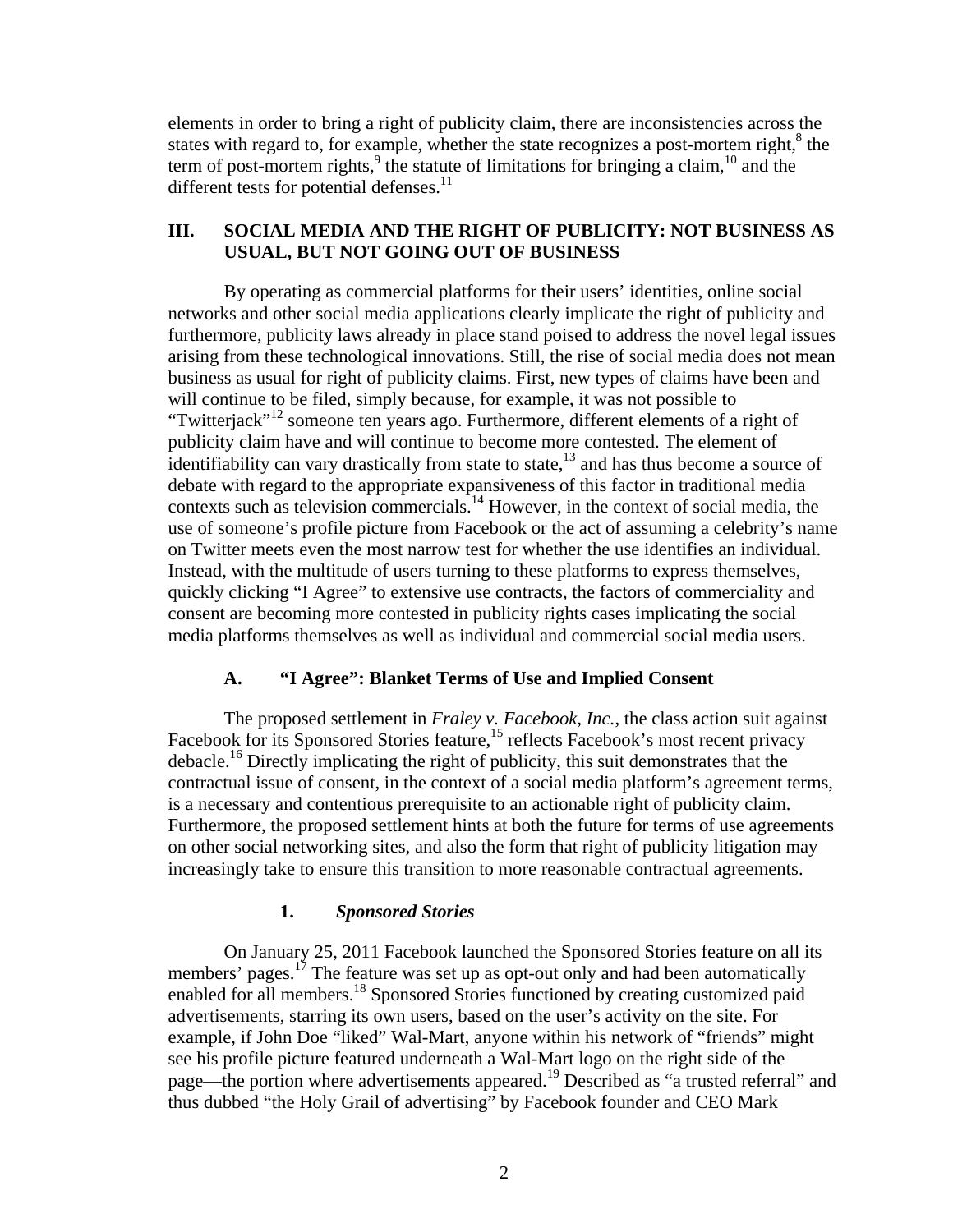Zuckerberg,<sup>20</sup> the plaintiffs who filed a class action suit against Facebook based on Sponsored Stories instead described this feature as, "'a new form of advertising which drafted millions of [Facebook members] as unpaid and unknowing spokespersons for various products," and thus, as a violation of their rights of publicity. $^{21}$ 

Facebook had clearly used its members' names and pictures. Furthermore, the plaintiffs were able to point to statements made by Facebook's CEO Mark Zuckerberg and its COO Sheryl Sandberg that friend endorsements have more than double the value of a generic advertisement, with much of Facebook's revenue coming in the form of advertisements.<sup>22</sup> Therefore, the plaintiffs could prove they had been identified and that the use of their identities benefitted Facebook commercially—commercial gain of which the plaintiffs themselves were being deprived. Facebook, however, contended that the right of publicity claim could not stand because the use was authorized: the users agreed to Facebook's Terms of Use when they initially joined, could control who saw the content based on their privacy settings, could choose not to take the types of actions that resulted in a Sponsored Story, and could opt-out on a "story" by "story" basis.<sup>23</sup> The trial court did not rule on whether Facebook's terms of use constituted authorization of users' pictures in paid advertisements, only stating that it remained a disputed issue of fact.<sup>24</sup> The court did allow the suit to survive Facebook's motions to dismiss.<sup>25</sup>

#### **2.** *The Proposed Settlement*

Before the issue of consent could be resolved, on June 20, 2012, the parties filed a proposed class action settlement with the court. The terms, if accepted, would force Facebook to amend its privacy policies and pay \$10 million to leading organizations in the fields of online advertising, privacy, and safety, \$10.3 million in attorney's fees and costs, and \$12,500 to each of the three class representatives—not to mention potentially cost Facebook over \$100 million in lost advertising revenue.<sup>26</sup> The most relevant proposed amendments require Facebook to make clear in its terms that users are granting Facebook permission to use their names and likenesses in Sponsored Stories.<sup>27</sup> The settlement agreement includes language, which Facebook must "substantially" adopt, that more clearly implicates a license of one's publicity rights, namely: *"This means, for example, that you permit a business or other entity to pay us to display your name and/or profile picture with your content or information.*<sup>28</sup> Furthermore, the proposed settlement also requires Facebook to create a mechanism where users can opt-out of this feature more easily by being able to determine what actions and content have been displayed in Sponsored Stories and then control what types of actions or content they would like to appear in Sponsored Stories in the future.<sup>29</sup> The settlement also contains multiple provisions for users under the age of eighteen, including the requirement that Facebook further develop its Family Safety Center to explain how advertisements on Facebook work.<sup>30</sup> Facebook must make the proposed changes within six months of the settlement and, in order to ensure more informed consent among users, must keep the changes in place for two years.<sup>31</sup> It remains to be seen whether the court will approve these terms.

#### **3.** *Terms of Use and Consent Going Forward*

The proposed settlement does not eliminate the Sponsored Stories feature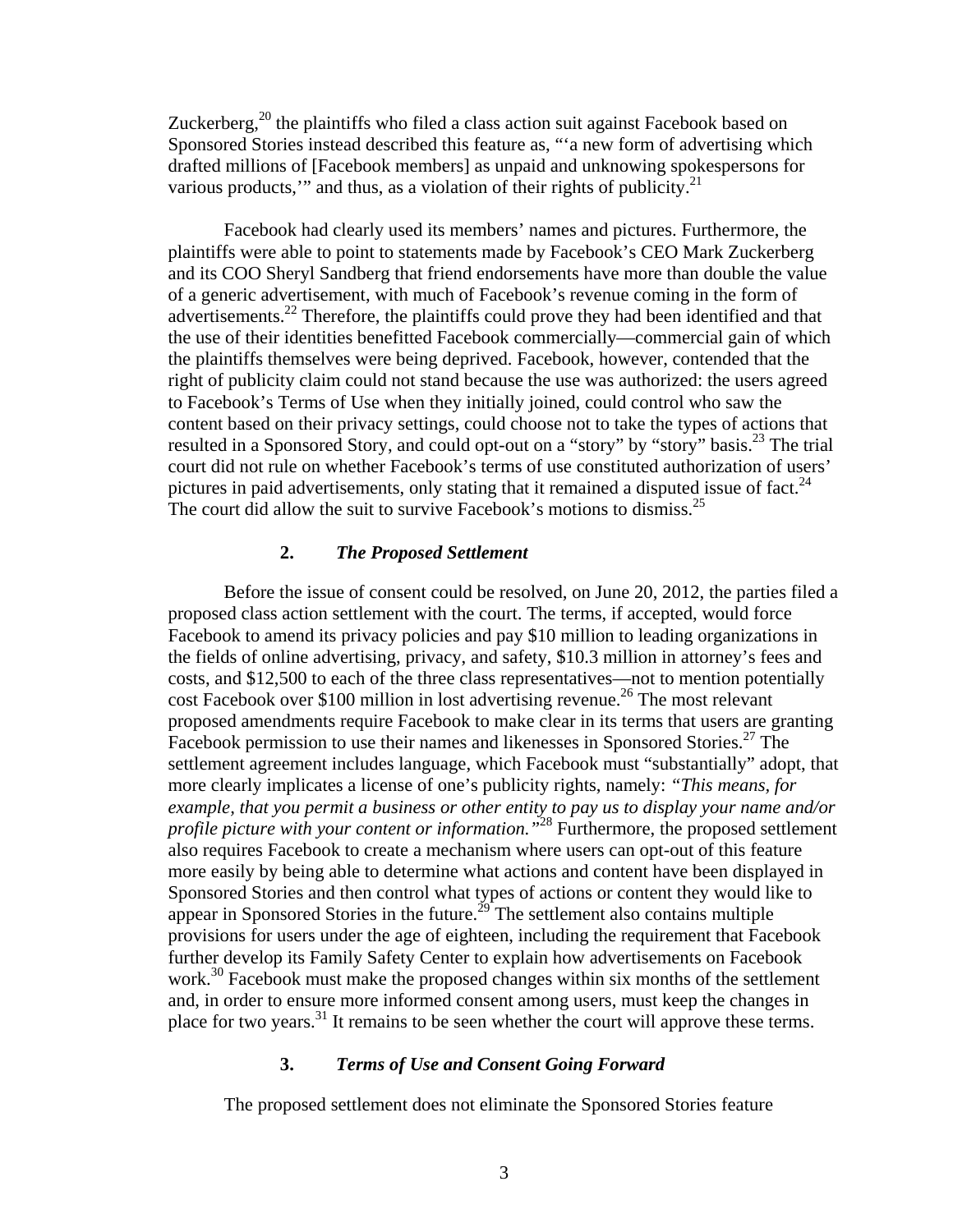altogether; instead, it makes Facebook's terms more transparent and therefore user consent more explicit. Still, a 2006 survey found that the twenty-three percent of Facebook users who had actually read the site's privacy policy were not more likely to understand the implications of the terms.<sup>32</sup> This, combined with Facebook's track-record of rolling out new privacy-infringing features with less than visible notice to its users, <sup>33</sup> leaves the issue of whether this type of commercial use is authorized unsettled. If the settlement is accepted, users will gain a small victory in enforcing their publicity rights with regard to this particular Sponsored Stories application; however, the waters of consent and use agreements more generally remain muddy and without any clarifying precedent.

Take, for example, Illinois' Right of Publicity Act, which requires you obtain written consent from the individual whose image or likeness you are utilizing for your commercial gain.34 Does a single click on a box constitute *written* consent to pages of terms? At least one court suggests that a click can constitute written consent,  $35\over{5}$  with many courts holding that these types of click through agreements more generally are valid as consent, so long as users have notice that the click constitutes acceptance of these specific terms.36 However, the more relevant question in the *Fraley* case consisted of whether that single click continues to constitute consent after Facebook amends its terms in order to profit from the newest, potentially privacy infringing, application. Facebook is only required to provide notice of amendments on their Site Governance Page and must allow users to comment on these changes.<sup>37</sup> Unless users have "liked" the Governance Page, they would likely not receive any notice of the changes on their own Facebook pages, nor are they required to review or re-accept the new terms, aside from their decision to continue using Facebook. Most courts today evaluate these types of agreements on the basis of notice: if it is not clear that the user is indeed accepting certain terms, where these terms are onerous to access or find, consent may be vitiated.<sup>38</sup> However, some courts hold that so long as users are on notice, even constructive notice, of the terms they are agreeing to either in proceeding to a site or in clicking an "I Accept" box, consent is valid and an enforceable contract is formed.<sup>39</sup> Facebook users are required to take further steps in order to determine if the terms have changed or to receive actual notice when the terms change. However, a court may charge users with being on constructive notice of these amended terms given their initial consent to terms that were easily accessible wherein it was clear that proceeding constituted acceptance of the terms, one of which included how Facebook could make amendments. As cases like *Fraley v. Facebook* are settled out of court without precedential holdings, the answers to these questions about consent—although at their core contractual—remain dispositive factors for contention in any right of publicity claim.

Still, even without a binding precedent on the matter, the proposed settlement demonstrates a trend in users demanding more reasonable terms, more transparency, and more direct control over applications that threaten to infringe their publicity rights. In the past, Facebook users have resorted to virtual protests in response to privacy changes that expanded Facebook's ability to use an individual's information.<sup>40</sup> *Fraley* demonstrates that a class action suit—brought within the purview of publicity laws already in place can be an effective way to alter how social media platforms interact with their users'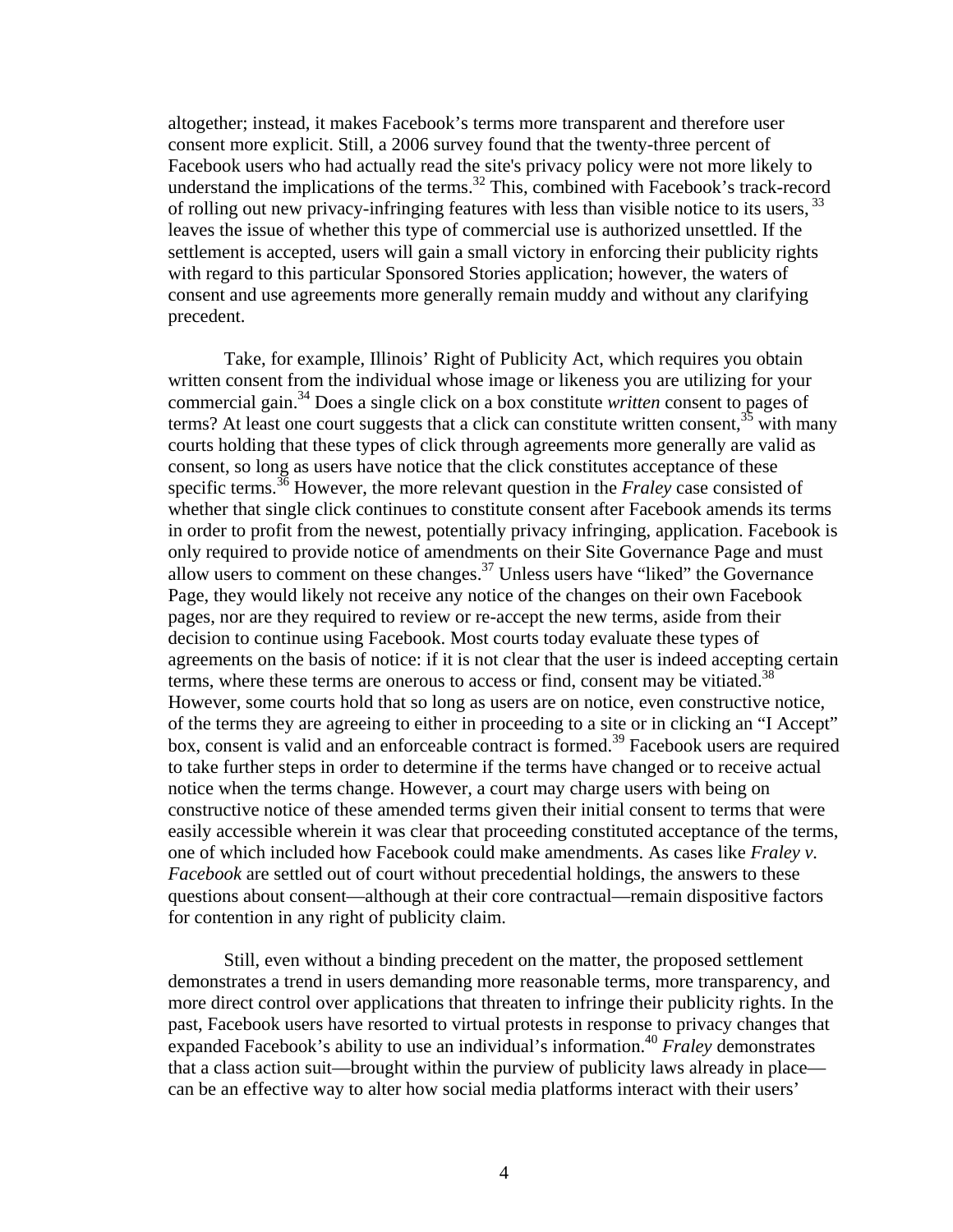information. As right of publicity suits based on social media platforms enter a new frontier in complex litigation, issues such as class certification arise as new factors litigants must consider and be prepared to address. Furthermore, this trend will be relevant for sites that have mimicked Facebook-like terms of use agreements or used similar programs to generate advertisements based on user content in an opt-out only fashion.<sup>41</sup> The desire to avoid losing millions in a class action may encourage more expansive and faster change than user protest on its own could generate; however, it could also result in terms that mandate arbitration and even waive the right to class-wide arbitration.<sup>42</sup> Still, it is important to note that, if the settlement is accepted, over 900 million active Facebook users<sup>43</sup> publicity rights will be better protected and improvements on other platforms may occur because of the structure of publicity laws already in existence.

# **B. Right of Publicity Actions Against Individual Social Media Users**

The social media conglomerates themselves are not the only potential infringers in these new forums. Because social media platforms allow users to easily share information and create unique content, these platforms also facilitate a user's ability to share information while assuming the identity of another individual without his or her consent, namely in the form of fake profiles or false submissions. Armed with little more than an email address, a user can create a dating profile for his roommate as a joke or a fake Facebook profile for a celebrity as a parody. Although this activity on social networking sites involves the use and appropriation of another's identity, the commercial nature of this use becomes a crucial factor when individuals seek to invoke their publicity rights in these forums. Without a commercial component, the right of publicity would not be implicated, although the right of privacy may be.<sup>44</sup> Furthermore, aside from needing to prove the use is commercial and thus harms an individual's publicity rights, a range of defenses may also prevent a right of publicity claim in the name of ensuring freedom of expression under the First Amendment, or, due to immunities under the Communications Decency Act.

#### **1.** *The Issue of False Submissions*

 Social media sites are easy to join. When Twitter first launched in 2006, one needed little more than an email address to create and assume any "handle" still available and begin tweeting.<sup>45</sup> This meant there was little means of verification to determine whether @BillClinton was the real Bill Clinton. Within two years of launching, Twitter instituted a system wherein it began verifying the accounts of celebrities, politicians, and corporate entities—namely those particularly vulnerable to fake accounts.<sup>46</sup> However, fake celebrity accounts still abound.<sup>47</sup> In 2009, a fake account for then St. Louis Cardinals manager Tony La Russa prompted a much-publicized suit implicating a claim of, among other things, a violation of his publicity rights based on a Twitterjacking that used both his name and his likeness (in the form of La Russa's picture taken after an arrest for driving under the influence).<sup>48</sup> Although La Russa made statements implying that Twitter had settled the suit out of court,  $^{49}$  La Russa reportedly withdrew the suit, without Twitter paying money to him.<sup>50</sup>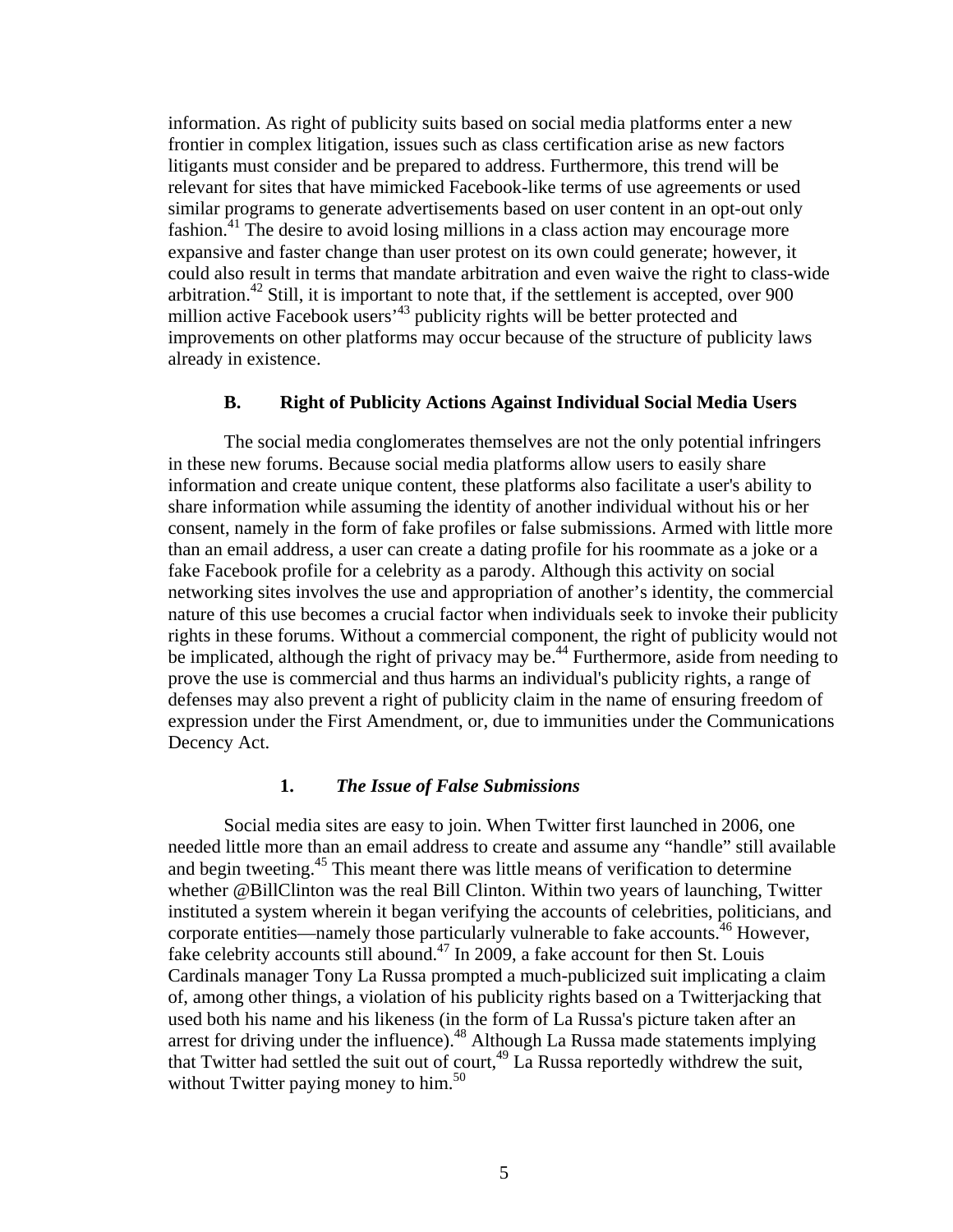The fate of La Russa's lawsuit, at least with regard to the alleged violation of his publicity rights,<sup>51</sup> demonstrates the potential difficulty in succeeding on a right of publicity claim based on new forms of expression in social media, even if they clearly utilize an individual's name or likeness. First, La Russa may have faced difficulty proving that a fake Twitter account with only a handful of tweets, four followers, and no apparent commercial purpose or intent was a commercial use of his name or likeness that harmed his publicity rights.<sup>52</sup>

# **2.** *The First Amendment*

Along these lines, La Russa would likely have met with the affirmative defense that the account was protected on First Amendment grounds.<sup>53</sup> The First Amendment is an affirmative defense to right of publicity claims if the use is an artistic rendering (based on a variety of tests that different courts use, including, for example, a transformative use test<sup>54</sup> and a balancing test<sup>55</sup>), the use is a parody or critical comment,<sup>56</sup> or the use is political, newsworthy, or factually based.<sup>57</sup> The First Amendment enables Twitter followers to enjoy the tweets of such parodies as @chuck\_facts or @notzuckerberg. In La Russa's case, the fake account explicitly stated in the user profile: "Bio parodies are fun for everyone," contained tweets referencing La Russa's arrest, and listed La Russa's website as the homepage for Mothers Against Drunk Driving<sup>58</sup>— factors that likely would have weighed in favor of finding that the Twitter handle was being used primarily to parody the former manager as opposed to appropriating his identity in a commercial manner. Furthermore, La Russa's publicity claims may have been quickly dismissed under a state-based Anti-SLAPP statute (where SLAPP stands for "strategic lawsuit against public participation<sup> $159$ </sup>), which provides an expedited process for dismissing claims involving the right of publicity or other laws if they are essentially brought to suppress speech and are without merit. Under the Anti-SLAPP statute in California, where La Russa filed his claims, a special motion to strike will be granted if the defendant shows her acts arose from activity protected by the First Amendment or equivalent rights under the California Constitution and, if that burden is met, if the plaintiff cannot show that it has a probability of prevailing on its claim.  $60$ 

## **3.** *The Communications Decency Act*

Additionally, because he named Twitter as the defendant in the suit, La Russa would have run into the implications of the Communications Decency Act ("CDA") on state right of publicity claims. The CDA states that "'[n]o provider or user of an interactive computer service shall be treated as the publisher or speaker of any information provided by another information content provider,' and expressly preempts any state law to the contrary."61 Under the CDA, service providers that merely transmit content created by others are potentially immune from liability arising from their users' actions.<sup>62</sup> However, this immunity that interactive computer service providers (ICSPs), such as Twitter, benefit from is limited by a provision that indicates the statute cannot limit or expand an intellectual property right.<sup>63</sup> The statute fails to define what "intellectual property right" means and there is currently a circuit split over whether, under the CDA, Twitter would be liable only for infringement of federal intellectual property rights, or instead, also be liable for its users' infringement of state-based rights,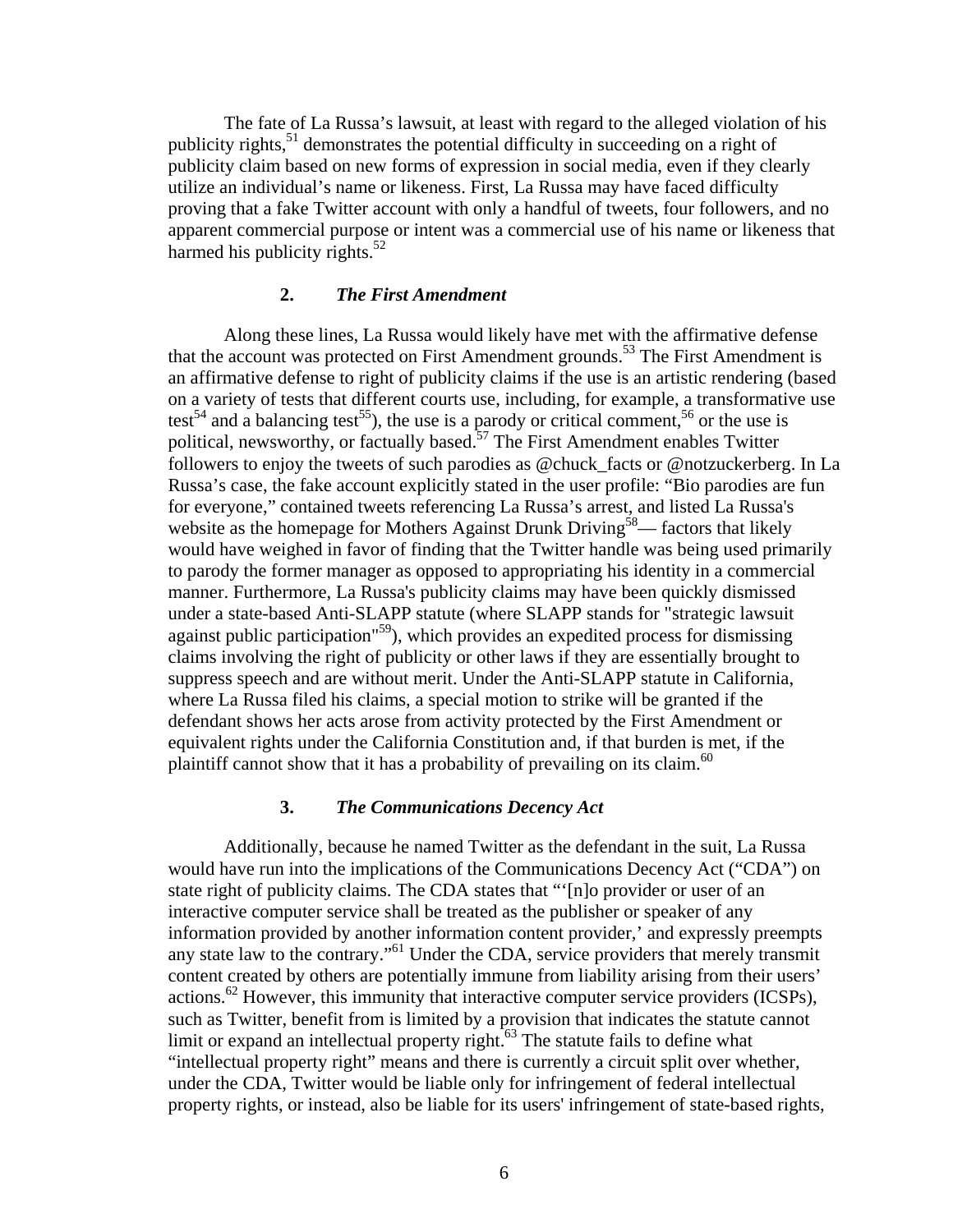such as the right of publicity.<sup>64</sup> La Russa's suit was filed in a California state court and the Ninth Circuit has interpreted the CDA to mean that ICSPs such as Twitter are immune from state law intellectual property claims.<sup>65</sup> With the actual impersonator likely judgment-proof, La Russa's state-based publicity claim may therefore have been a nonstarter.

# **4.** *A Sign that Current Right of Publicity Laws are Working*

Given the potential affirmative defenses of the CDA and the First Amendment, combined with the difficulty of demonstrating a fake Twitter account constitutes commercial use, it is unlikely this particular social media trend on the whole will be a ripe area for publicity rights claims. However, there are still particular circumstances wherein Twitterjacking could implicate publicity rights. Last year, a federal court in the Northern District of Illinois decided *Maremont v. Susan Fredman Design Group, Ltd.*, the first decision to implicate Twitter and the right of publicity.66 In *Maremont*, the plaintiff was employed as the director of marketing, public relations, and e-commerce at an interior decorating company.<sup>67</sup> In that capacity, she wrote blog posts for the company's website, posting links to these stories on her personal Twitter and Facebook accounts.68 After the plaintiff was in a car accident that prevented her from writing the promotional blog posts, co-workers began writing the blogs and continued to tweet the links from the plaintiff's personal Twitter account.<sup>69</sup> The plaintiff then sued the company for, among other things, violating her right of publicity by assuming her Twitter  $\alpha$  account.<sup>70</sup> Addressing the topic briefly, the court held that her right of publicity had not been violated because she could not prove "appropriation" of her name or likeness—a necessary element under Illinois' Right of Publicity Act.<sup>71</sup> Instead, the court held that because the co-workers stated in their initial tweets that they were not the plaintiff, but instead were filling in for her due to her injuries, and because the plaintiff acknowledged and thanked her replacements once she resumed control of her Twitter account, there was no appropriation.<sup>72</sup>

 Both La Russa and Maremont's attempted suits demonstrate potential new types of claims implicating both social media forums and individuals' publicity rights. However, the availability of multiple defenses, the difficulty in proving commercial use, and the need to be able to prove certain state-specific factors like actual appropriation demonstrate potential hurdles to the viability of these claims. Still, the fact that these suits failed does not demonstrate any inadequacies in current right of publicity laws. Instead, they demonstrate that the laws, in most instances, have been drafted in ways so as not to stifle First Amendment rights, creative speech, protected parody, or even the authorized sharing of social media forums for promotional or commercial needs. The explosion in social networking sites marked a frontier in more democratic media forums. The trajectories of La Russa and Maremont's suits demonstrate that current right of publicity laws help ensure that users are free to continue to experiment with and innovatively contribute content to these platforms.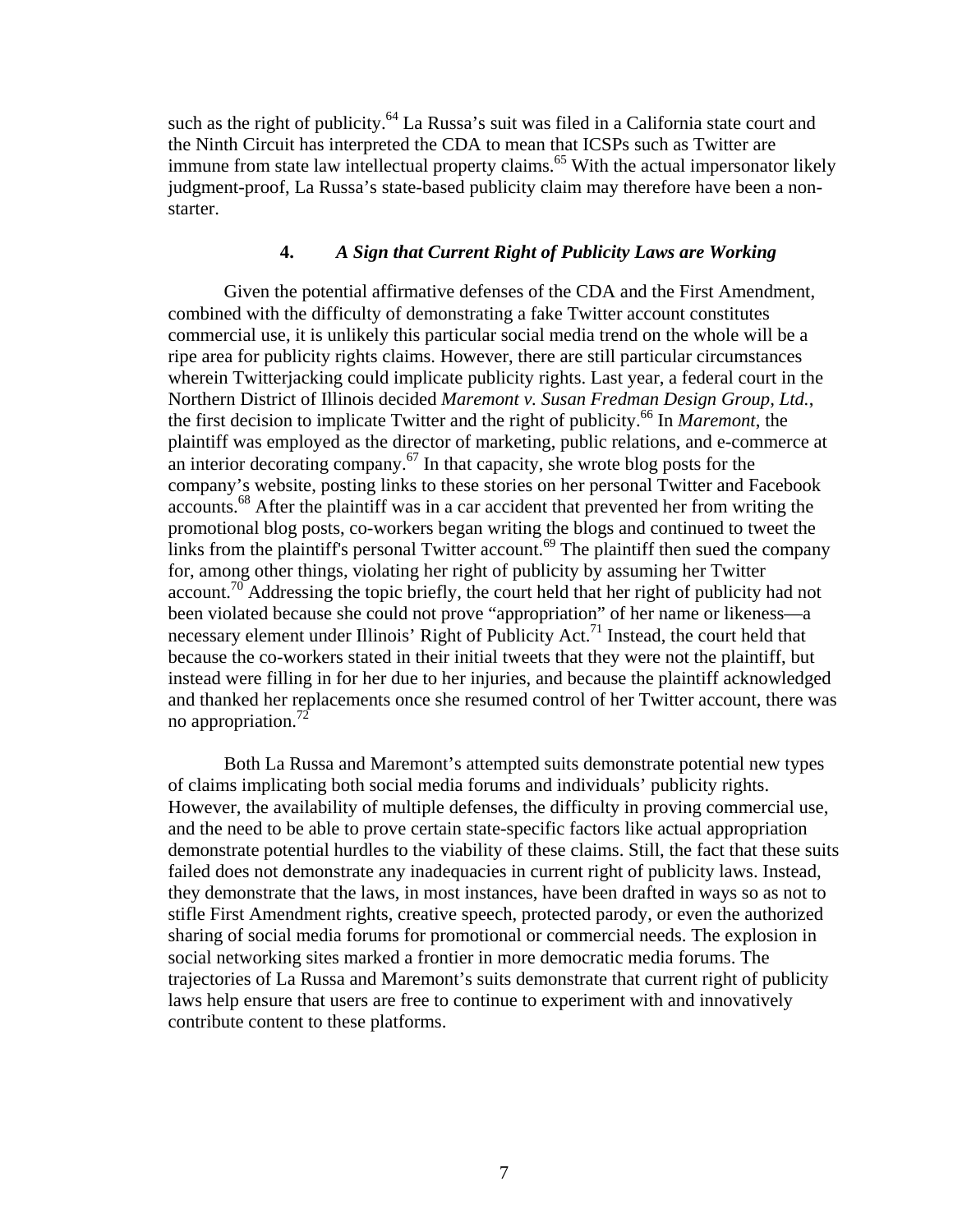# **C. The Commercial Value of Using Social Media and the Potential for Right of Publicity Infringement**

As evidenced by the previous section, social media platforms began and were first widely adopted as a way for individual users to connect with one another and share information and content. These platforms were not invented with businesses, corporations, or commercial enterprises in mind as the target customer or user. However, these types of entities have realized the potential in social media.<sup>73</sup> This decidedly commercial use of social media networks that revolve around identity thus creates a greater likelihood that unauthorized commercial use of users' identities will occur. Although the following trends in social media and media more generally—particularly as taken up by businesses and corporations—have not yet appeared in complaints, they demonstrate the potential for extensive future litigation on the infringement of publicity rights.

# **1.** *Pinning*

 Pinterest was launched in 2010 and allows users to "pin" images to boards, share these boards, and follow or comment on other users' boards.<sup>74</sup> A collection of digital collages of sorts, Pinterest raised some eyebrows when users realized the blanket indemnification clause making the individual user liable for infringement of any intellectual property right, including copyright or trademark infringement, and also infringement of an individual's right of publicity.<sup>75</sup> Unlike Facebook and Twitter where most content is user-generated, the majority of Pinterest photos are not created by users nor are they part of the Creative Commons, such that the potential for copyright and trademark infringement abounds.<sup>76</sup> However, this latest visual trend in social media also has the potential to implicate the right of publicity. Take, for example, a picture featuring a woman in a wedding dress that another user has "pinned" to one of her boards. If that user is a bride-to-be pinning the picture to a board dedicated to planning her wedding, it would be difficult to prove commercial intent or that the publicity rights of the featured individual had been damaged. However, if the user is instead a commercial entity, for example a bridal boutique, the intended use might indeed be for commercial purposes, where the featured individual's publicity rights have been infringed. Therefore, as Pinterest becomes not only a forum for the everyday user's creative collages, but also, a vehicle for corporate entities and commercial enterprises to partake in social media promotions through pinning and re-pinning, $\frac{77}{100}$  these types of users especially must be aware of the risk that any pin has the potential to infringe on publicity rights.

It is worth noting that Pinterest—a forum based around visual images that most users do not own or generate—also creates the potential for a state right of publicity claim to be preempted by federal copyright law. When analyzing a copyright preemption claim in a right of publicity case, courts typically determine whether the identity is (1) fixed in a tangible medium and within the subject matter of copyright as defined in Section 102;<sup>78</sup> and (2) equivalent to the general copyright protections set out in Section  $106^{79}$  of the Copyright Act. Even if there is no "express preemption" under this test, the court may still consider if federal copyright law impliedly preempts the state right of publicity claim, for example if the plaintiff's publicity claim is an attempt to prevent the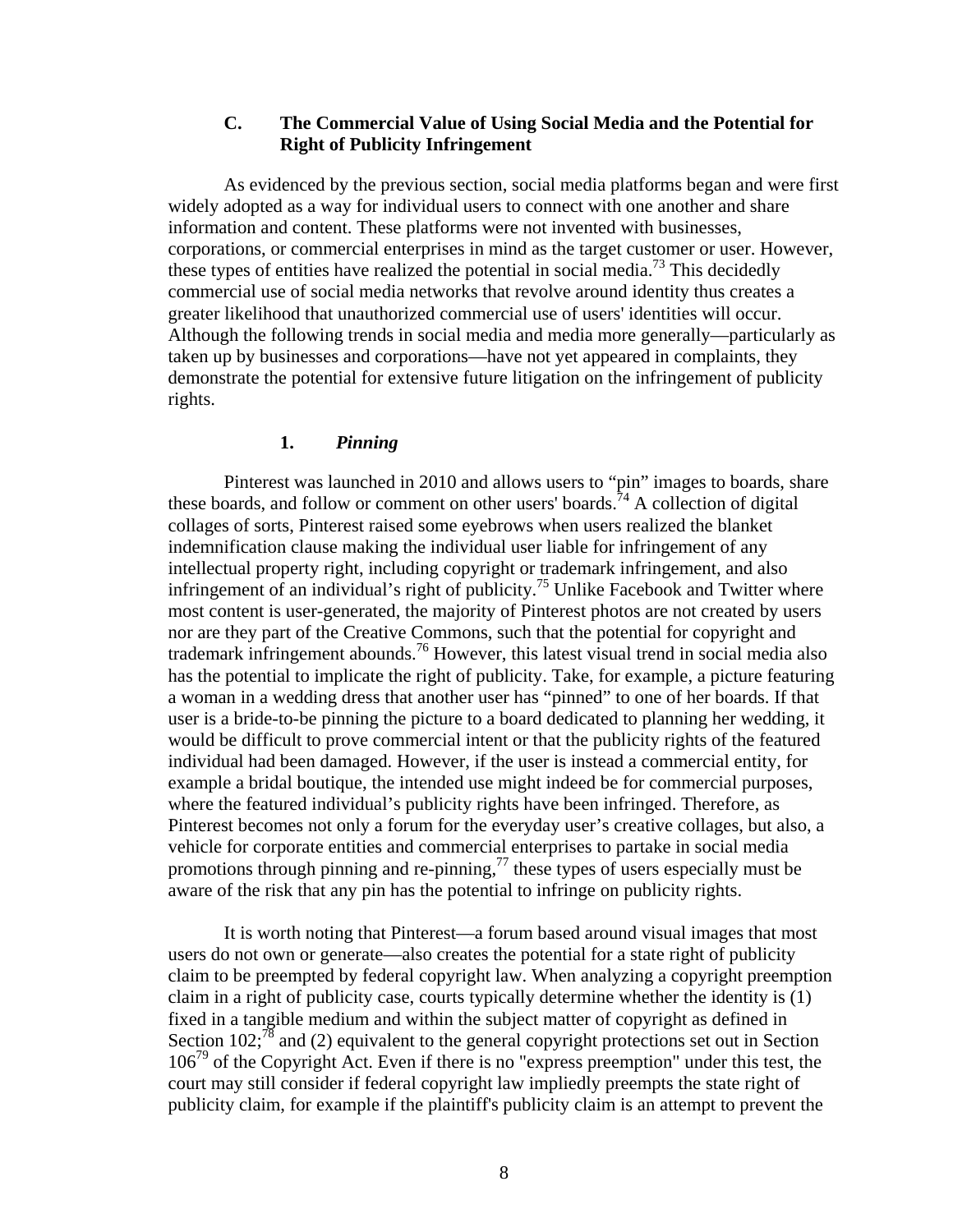defendant from fully exercising his or her copyright.<sup>80</sup> Consider again the example of the photograph featuring the woman in a wedding dress. If the photographer holds the copyright, but the photograph is re-pinned by a bridal boutique without permission from either the photographer or the featured woman, the woman's claim would likely not be pre-empted even though it is fixed in the form of a photograph, given that the woman featured has no rights under the Copyright Act and is not seeking to prohibit the photographer from full exercise of the copyright.<sup>81</sup> The specific circumstances of each pin will therefore determine the potential for publicity rights infringement, and furthermore, the possibility that a viable right of publicity claim will be preempted on federal copyright grounds.

#### **2.** *#UnauthorizedEndorsementsViaHashtag*

 Aside from the line between commercial and non-commercial use with regard to visual appropriation on Pinterest, the unique forms of communication that have developed on Twitter also present the potential for violations of individuals' publicity rights. The use of the hashtag (#), followed by any keyword or phrase (without any spaces), has become a way to efficiently communicate a specific topic or theme within a tweet. Twitter compiles the topics that are trending based on the most often hashtagged words or phrases and allows users to search for topics via hashtag. Certain fan bases have organized concerted efforts to help their favorite celebrity become the top trending topic on Twitter.<sup>82</sup> The ability to combine a hashtag with a specific phrase and thereby potentially attract more attention to your tweet has the potential to implicate publicity rights if that phrase consists of an individual's name and the tweet originates from a commercial entity seeking to profit from the use of someone's identity within that tweet.<sup>83</sup> For example, suppose a local Miami restaurant that did not have an endorsement deal with LeBron James tweeted: "People who love our new product, like #LeBronJames, are champions." The tweet clearly identifies Lebron James by name wherein a legitimate contractual endorsement of this new product would be of commercial value. Although this type of claim has yet to arise in a reported case, and although the sheer number of tweets might make this type of potential violation difficult to police, this new means of communicating presents the potential for unauthorized endorsements—provided they are used in a commercial manner and not protected under the previously discussed defenses.

#### **3.** *The Third Dimension*

 Finally, it appears that the right of publicity has moved beyond the pictures of Pinterest and the words hashtagged on Twitter and into the third dimension. Although not related to a social media platform, the use of holograms or similar visual images clearly implicates an individual's publicity rights—particularly when that individual is deceased and therefore more likely to be appropriated without his or her permission. In April of 2012, the deceased rapper Tupac Shakur was resurrected to perform on stage at the Coachella Music Festival alongside Snoop Dogg and Dr. Dre.<sup>84</sup> Although the drafters of the current publicity laws likely could not have foreseen this trend,<sup>85</sup> the existing laws are still capable of addressing the right of publicity issues this trend creates. As they stand today, a majority of state statutes and common law would recognize that, in order to place a famous decedent's image on stage at a paid venue, his estate must grant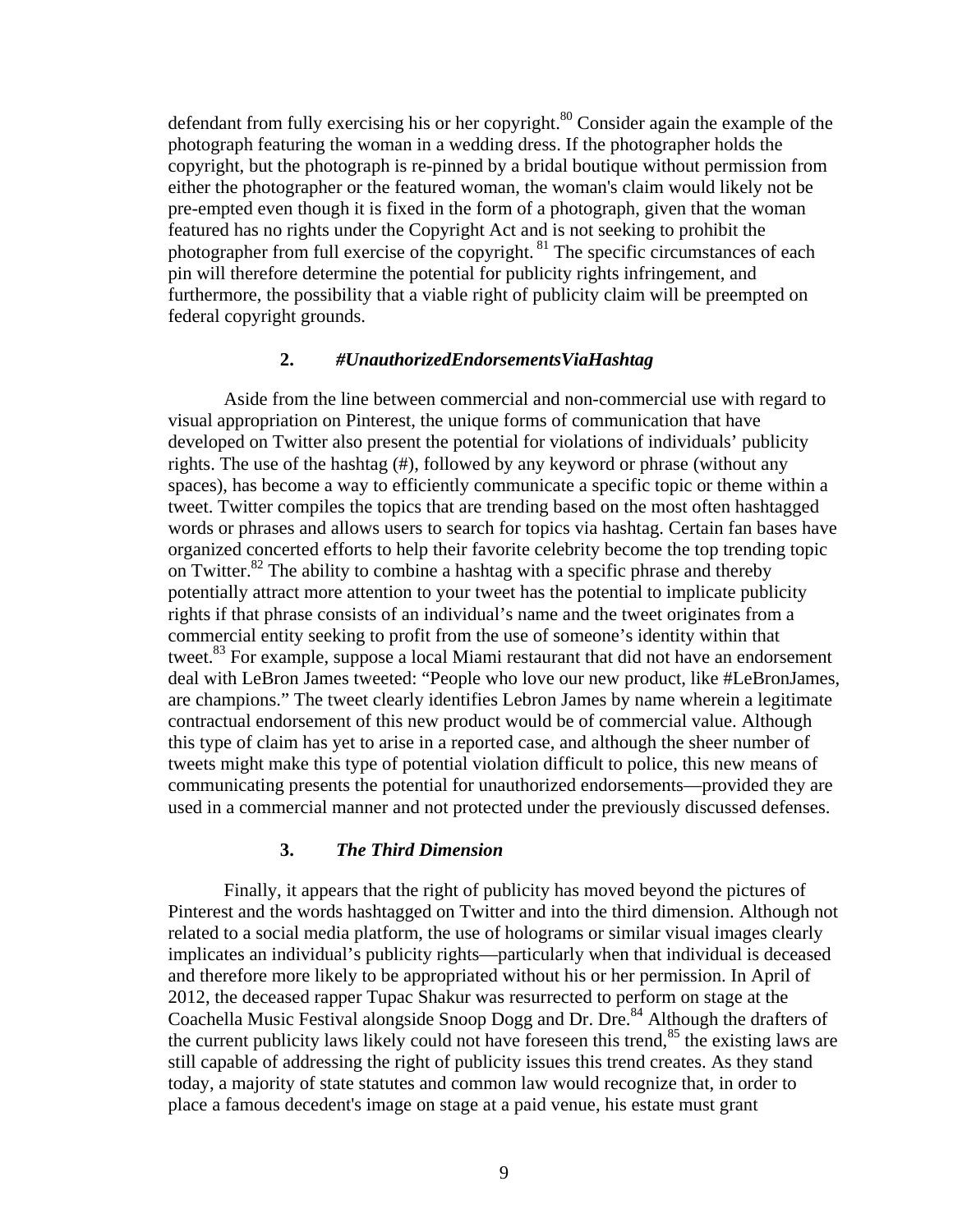permission for the use of his likeness,<sup>86</sup> and absent this permission, would be entitled to injunctive relief and damages—thus ensuring an individual's publicity rights in even these non-traditional forms of media.

# **IV. PRACTICAL TIPS**

 Although they may not be ready to invest in holographic technology, businesses and corporations are eagerly entering the social media arena. There are proactive measures these entities should consider taking in order to limit the possibility of infringing on individuals' publicity rights. First, corporate policies should be set for all those engaging in social media applications on behalf of the corporate or commercial entity. The individuals tasked with creating a buzz in 140 characters or piquing consumers' interests through pins likely will not be lawyers, and further the communications themselves, given the speed and frequency with which they are disseminated, may not be cleared by the legal department in advance. Therefore, it is imperative to ensure that the social media team is aware of the potential legal implications lurking in every hashtag or re-pin.

The legal team itself must also be prepared to address the implications of social media in their contractual negotiations. Although not all state laws require it, best practices would suggest that consent from users granting publicity rights be in writing, particularly given the interstate nature of social media. Along these lines, companies should not leave potential claims to the chance of today's patchwork of state publicity laws, instead including choice of law provisions within all endorsement contracts. Furthermore, contracts must now address the wider scope of media forums available. Companies should receive explicit consent to use an individual's identity on each of these forums, with explicit terms regarding the goods and services that can be associated with that individual, for example on a pin board or in a tweet or status update.

Finally, with regard to promotions geared toward individual consumers and social media users, companies should have in place procedures to ensure informed consent through agreements that have clear terms of use, which users can easily access and plainly understand as a license of their publicity rights. If, for example, a company wants to rely on a forum selection clause in an agreement, the user should easily be able to access those terms and understand that proceeding further constitutes acceptance of those terms. Furthermore, companies should consider incorporating verification procedures into their promotional campaigns in order to prevent false submissions and the potential publicity infringement issues arising from these submissions. Companies need to be prepared to take down false submissions as soon as they are alerted to them. On the whole, these types of proactive measures can help ensure a social media presence that increases profitability, not liability.

# **V. CONCLUSION**

 The cases, settlements, failed claims, and potential claims discussed demonstrate that, to a large degree, the current state-based right of publicity laws are capable of addressing the new legal challenges brought on by the dominance of social media,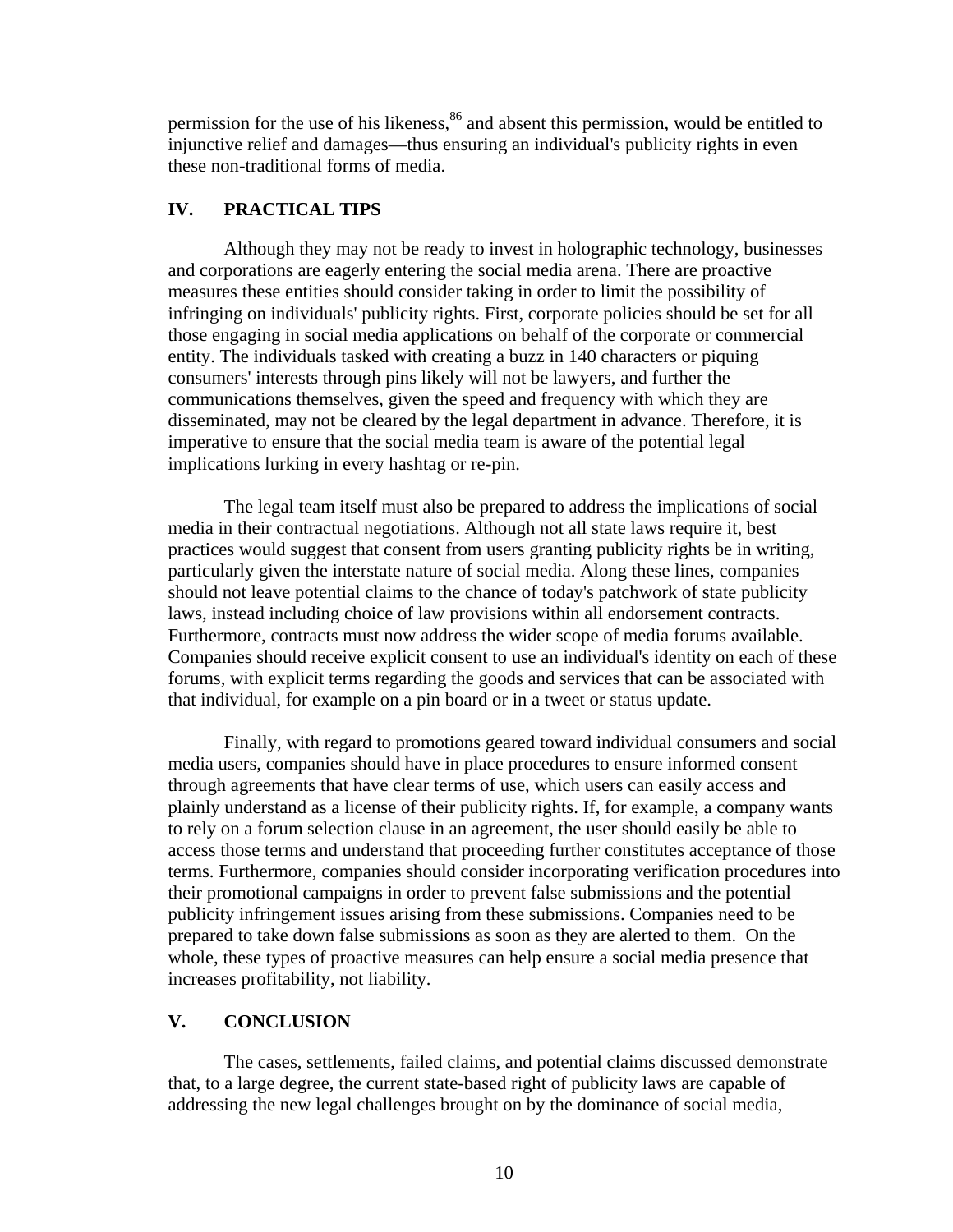although some gaps remain. Facebook may soon be more transparent with informing its users that they are licensing their right of publicity, expressions on the latest social network will continue to flourish, and companies will likely be more cognizant of the risks of infringement when joining the masses on these online forums. However, as right of publicity claims become centered on social media, so too do they become filled with federal issues such as constitutional defenses, statutory immunities, and the unbounded nature of social media sites themselves. The current state-based publicity laws offer a patchwork of rights that are improving, but that still leave individuals more vulnerable to right of publicity infringement within the sphere of social media. The companies looking to benefit from their own involvement in social media must therefore be more aware of the variances in the law and be proactive in setting the terms for how they participate online and interact with both their celebrity endorsers and individual customers in the ever-expanding web of available social media outlets.

 $\overline{a}$ 

<sup>8</sup> *Compare Shaw Family Archives v. CMG Worldwide*, 434 F. Supp. 2d 203, 207 (S.D.N.Y. 2006) (holding there is no post-mortem right of publicity in New York) *with* Cal. Civil Code § 3344.1 (recognizing postmortem right of publicity in California).

<sup>9</sup> *Compare* 765 Ill. Comp. Stat. Ann. §1075/30 (stating post-mortem right of publicity terminates fifty years after death) *with* Ind. Code § 32-36-1-8 (2002) (stating post-mortem right of publicity terminates one hundred years after death).

<sup>10</sup> Compare Blair v. Nevada Landing P'ship, 369 Ill. App. 3d 318, 323 (2006) (applying one-year statute of limitations, although statute was silent, because prior common law right applied that limit) *with Christoff v. Nestle USA, Inc.*, 47 Cal. 4th 468, 471-74, (2009) (applying two-year statute of limitations where statute was silent).

<sup>11</sup> *See e.g.*, *Allison v. Vintage Sports Plaques*, 136 F.3d 1443, 1448 (11th Cir. 1998) (discussing first sale doctrine as restricting scope of right of publicity claims under Alabama common law).

12 Jillian Bluestone, *La Russa's Loophole: Trademark Infringement Lawsuits and Social Networks*. 17 Vill. Sports & Ent. L.J. 573, 573 n.5. (2010) (defining "twitterjacking" as a user registering the name of a celebrity and falsely making posts under that name).

<sup>13</sup> *Compare* Ind. Code § 36-1-6 (2002) (stating use of "gesture" or "mannerisms" can serve to identify) *with* N.Y. Civ. Rights Law § 51 (McKinney 2011) (limiting identifiability to use of name, portrait, picture, or voice).

<sup>14</sup> *See White v. Samsung Electronics America, Inc.*, 989 F.2d 1512 (9th Cir. 1992) (rejecting petition for rehearing en banc, Kozinski, J. dissent) (arguing that Ninth Circuit holding that Samsung commercial featuring robot wearing blonde wig placed in front of game board violated Vanna White's right of publicity served to stifle innovation by overprotecting publicity rights and prohibiting commercial use that "simply…evoke[d] the celebrity's image in the public's mind.")

<sup>1</sup> McCarthy, 1 *Rights of Publicity and Privacy* §1:7 (2d ed. 2011).

<sup>2</sup> *Fitch v. Voit*, 624 So.2d 542, 543 (Ala. 1993).

<sup>3</sup> Samuel D. Warren and Louis D. Brandeis, *The Right to Privacy*, 4 Harv. L. Rev. 193, 193 (1890).

<sup>4</sup> *Haelan Laboratories, Inc, v. Topps Chewing Gum, Inc.,* 202 F.2d 866, 868 (2d Cir. 1953).

<sup>5</sup> *See e.g.,* Cal. Civil Code § 3344.1.

<sup>6</sup> McCarthy, 1 *Rights of Publicity and Privacy* § 6:3 (2d ed. 2011).

<sup>7</sup> *See, e.g.*, *Newcombe v. Adolf Coors Co.*, 157 F.3d 686, 691-92 (9th Cir. 1998).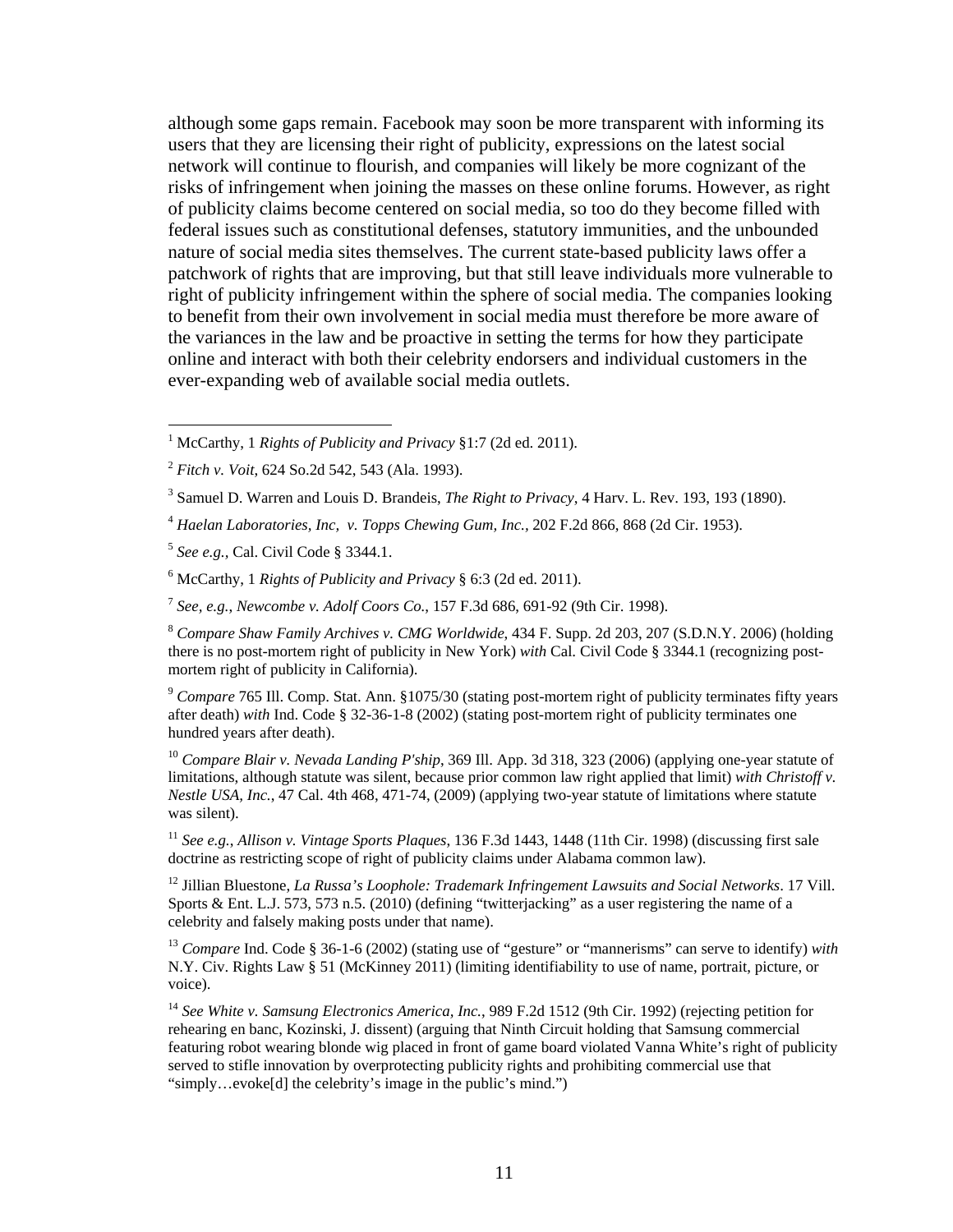15 *See Fraley v. Facebook*, *Inc.*, 830 F.Supp.2d 785 (N.D. Cal. 2012); Plaintiffs' Motion for Preliminary Approval of Class Action Settlement, *Fraley v. Facebook*, 2012 WL 2354653 (N.D. Cal. June 20, 2012) (hereinafter "Proposed Settlement").

<sup>16</sup> *See Cohen v. Facebook, Inc.*, 2011 WL 5117164 (N.D. Cal. Oct. 27, 2011) (class action suit regarding Facebook's "friend finder" feature that was dismissed because plaintiffs failed to show cognizable harm that resulted from application that displayed that plaintiffs had used the feature but in a way visible only to plaintiffs' existing network of friends); Findings of Fact, Conclusions of Law, and Order Approving Settlement, *Lane v. Facebook, Inc.*, No. C 08-3845 (N.D. Cal. March 17, 2010) (class action settlement approval regarding Facebook's Beacon software that published information on Facebook regarding users' activity on other sites, such as Blockbuster, that had partnered with Facebook and was set by default for all users).

<sup>17</sup> *Fraley*, 830 F. Supp. 2d at 791.

<sup>18</sup> *Id.*

<sup>19</sup> *See Id.* at 791-92.

<sup>20</sup> *Id.* at 792.

<sup>21</sup> *Id.* (quoting Plaintiff's Memorandum of Law in Opposition to Motion to Dismiss at 1, 2011 WL 7663488 (N.D. Cal. Aug. 1, 2011)).

<sup>22</sup> *Id.* at 800.

<sup>23</sup> *Id.* at 805.

<sup>24</sup> *Id.* at 806.

<sup>25</sup> *Id.* at 815.

26 Proposed Settlement, *supra* note 15, at 3-4.

<sup>27</sup> *Id.* at 3, 6.

<sup>28</sup> *Id.* at 6-7.

<sup>29</sup> *Id.* at 7.

<sup>30</sup> *Id.* at 7-8.

 $^{31}$  *Id.* at 3, 6.

32 James Grimmelmann, *Saving Facebook*, 94 Iowa L. Rev. 1137, 1182 (2009) (citing Alessandro Acquisti & Ralph Gross, *Imagined Communities: Awareness, Information Sharing, and Privacy on the Facebook, in*  Privacy Enhancing Technologies: Sixth International Workshop 36, 54 (George Danezis & Philippe Golle eds., 2006), http:// privacy.cs.cmu.edu/dataprivacy/projects/facebook/facebook2.pdf.

<sup>33</sup> *See supra* note 16.

34 765 ILCS §§ 1075/15; 1075/20; 1075/30; 1075/35.

<sup>35</sup> *In re RealNetworks, Inc., Privacy Litigation*, 2000 WL 631341, at \*2-\*4 (N.D. Il. May 8, 2000) (applying Washington law and holding that click wrap license was sufficient to meet "in writing" requirement of the Federal Arbitration Act and the Washington Arbitration Act because terms could easily be printed or stored).

<sup>36</sup> *See e.g. Feldman v. Google, Inc.*, 513 F. Supp. 2d 229, 236-38 (E.D. Pa. 2007) (holding that because site warned user to carefully read terms, provided terms in scrolling format, and required users to manifest their assent by clicking that they accepted the terms, consent was valid and contract was formed).

37 14. Amendments, *Statement of Rights and Responsibilities*, Facebook, Inc., www.facebook.com/legal/terms.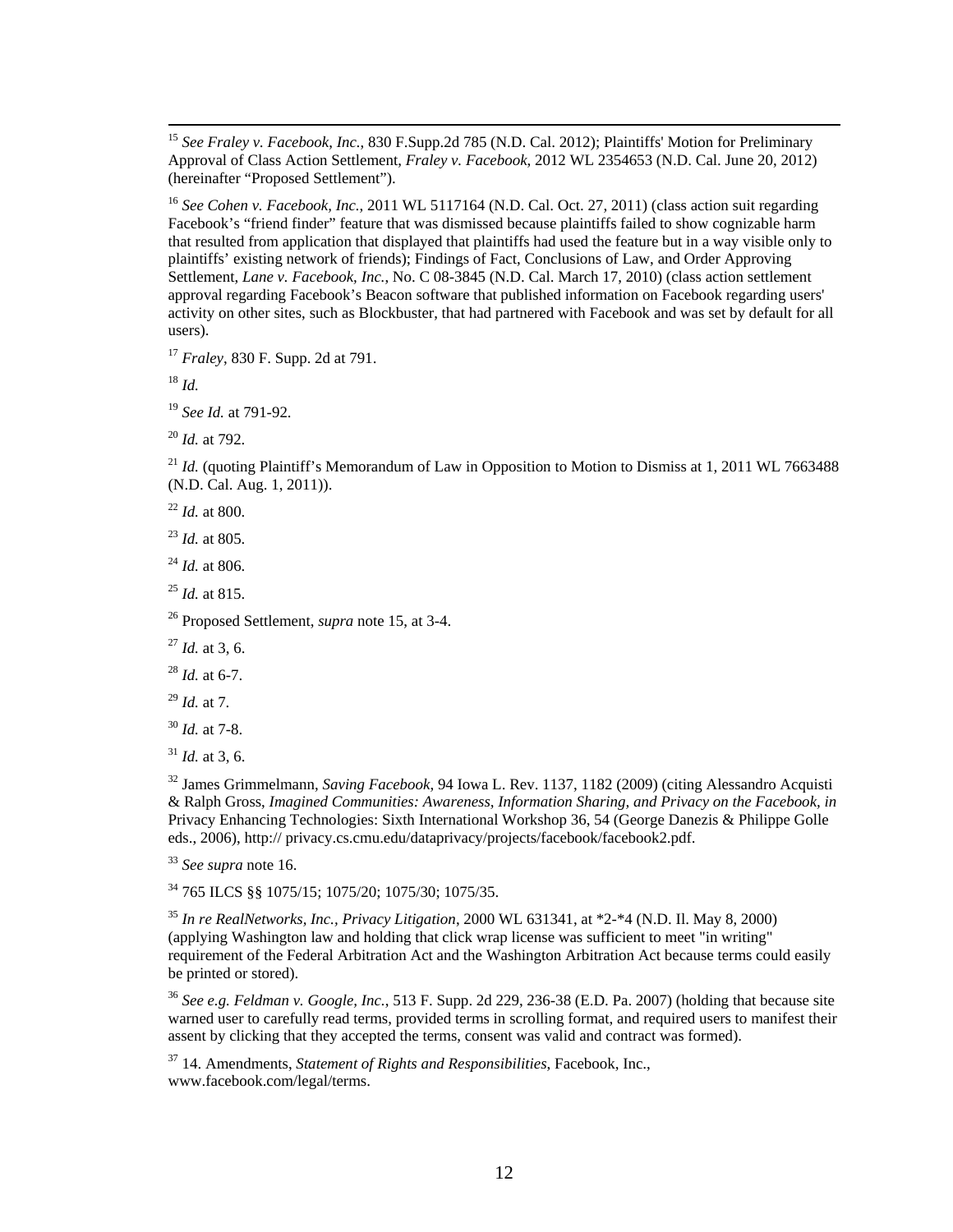38 *See Specht v. Netscape Commc'ns Corp.*, 306 F.3d 17, 35 (2d Cir. 2002) (holding customers had not consented to arbitration term because they did not have "reasonably conspicuous notice" of term that was "hidden below the 'Download' button" and only visible after they scrolled down the screen).

<sup>39</sup> *See e.g.*, *Feldman v. Google, Inc.*, 513 F. Supp. 2d 229, 236-38 (E.D. Pa. 2007); *Cairo, Inc. v. Crossmedia Services, Inc.*, 2005 WL 756610, at \*2 (N.D. Cal. April 1, 2005) (holding that visible display of site's name and logo, with visible notice that proceeding constituted acceptance of terms, with visible hyperlink to those terms constituted valid notice and proceeding constituted acceptance of those terms); *Ticketmaster Corp. v. Tickets.Com, Inc.*, 2003 WL 21406289, at \*2 (C.D. Cal. March 7, 2003) ("[A] contract can be formed by proceeding into the interior web pages after knowledge (or in some cases, presumption knowledge) of the conditions accepted when doing so.").

40 Louise Story and Brad Stone, *Facebook Retreats on Online Tracking*, N.Y. Times, Nov. 30, 2007, http://www.nytimes.com/2007/11/30/technology/30face.html.

41 Chris Morran, *Don't Want Your Online Dating Profile Being Used in Ads? Make Sure to Read All the Fine Print*, The Consumerist, March 29, 2012, http://consumerist.com/2012/03/dont-want-your-onlinedating-profile-being-used-in-ads-make-sure-to-read-all-the-fine-print.html.

<sup>42</sup> *See e.g., AT&T Mobility LLC v. Concepcion*, 131 S. Ct. 1740 (2011).

<sup>43</sup> Key Facts: Facebook Newsroom, Facebook, Inc., http://newsroom.fb.com/content/default.aspx?NewsAreaId=22 (last visited June 24, 2012).

<sup>44</sup> Unlike the right of publicity, the right of privacy does not focus on commercial interests and can only be waived, not licensed or assigned. *See Wood v. Hustler Magazine, Inc.*, 736 F.2d 1084 (5th Cir. 1984) (finding Hustler liable for invasion of privacy after its inadequate process used to verify consent resulted in magazine's use of nude pictures stolen from the plaintiff's house and subsequently submitted for publication); *cf. Douglass v. Hustler Magazine, Inc.*, 769 F.2d 1128 (7th Cir. 1985) (recognizing right of publicity violation that occurred based on Hustler's inadequate consent verification process when photographs plaintiff had consented for use in *Playboy* appeared in *Hustler* based on a forged release).

<sup>45</sup> *See* Andrew M. Jung, *Twittering Away the Right of Publicity: Personality Rights and Celebrity Impersonation on Social Networking Sites*, 86 Chi.-Kent L. Rev. 381, 400-01 (2011).

<sup>46</sup> *Id.* at 404 n.171; *See also FAQs About Verified Accounts*, Twitter, Inc., http://support.twitter.com/groups/31-twitter-basics/topics/111-features/articles/119135-about-verifiedaccounts (last visited June 24, 2012).

<sup>47</sup> *See, e.g.,* @ThePresObama, Twitter, Inc., http://twitter.com/#!/thepresobama (last visited June 24, 2012).

48 Complaint for Trademark Infringement, False Designation of Origin, Trademark Dilution, Cybersquatting, Misappropriation of Name, and Misappropriation of Likeness, *La Russa v. Twitter, Inc.*, No. 09-488101 (Cal. Super. Ct. May 6, 2009) (hereinafter "La Russa Complaint"); *see also* Bluestone, *supra* note 12, at 574-75; Dan Malachowski, *"Username Jacking" in Social Media: Should Celebrities and Brand Owners Recover From Social Networking Sites When Their Social Media Usernames are Stolen?*, 60 DePaul L. Rev. 223, 231-32 (2011); Jung, *supra* note 45, at 398.

<sup>49</sup> *Cardinals Manager La Russa, Twitter Settle Lawsuit*, USA Today, June 5, 2009, http://www.usatoday.com/sports/baseball/nl/cardinals/2009-06-05-larussa-twitter-lawsuit\_N.htm.

50 Notice of Dismissal of Complaint with Prejudice, *La Russa v. Twitter, Inc.*, No. 09-2503 (N.D. Cal. June 26, 2009) (dismissing complaint with prejudice and explicitly stating: "No payment was made by Twitter to La Russa in exchange for this dismissal.").

 $<sup>51</sup>$  In his complaint, La Russa alleged eight causes of action, including: trademark infringement, false</sup> designation of origin, trademark dilution, cybersquatting, misappropriation of name, misappropriation of likeness, invasion of privacy, and intentional misrepresentation. Although the complaint does not explicitly include a right of publicity claim, the seventh cause of action for "Invasion of Privacy" addresses California Civil Code § 3344(a), California's right of publicity statute. La Russa Complaint, *supra* note 48. La Russa reportedly withdrew all these claims. Notice of Dismissal, *supra* note 50, at 1.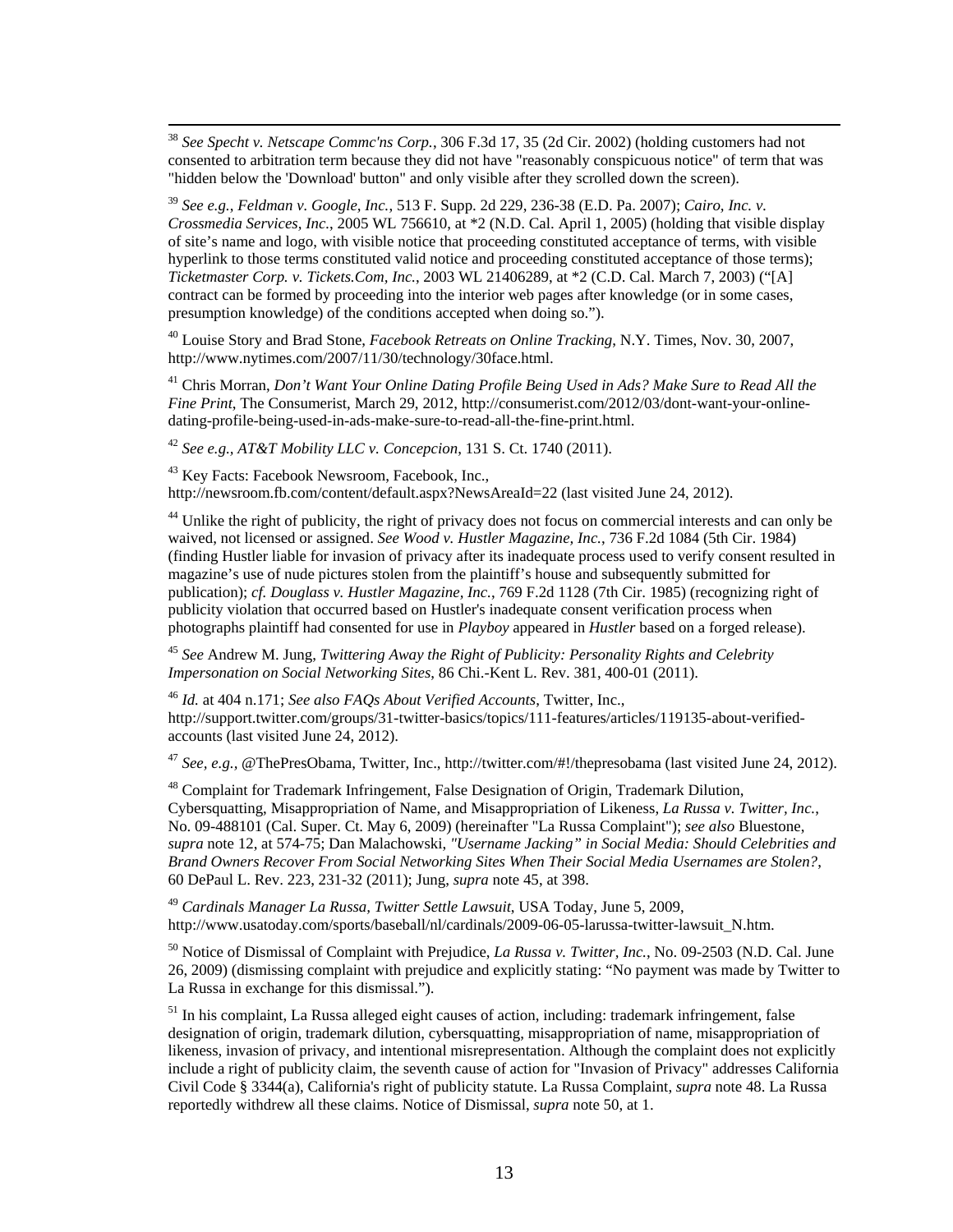52 La Russa Complaint, *supra* note 48, at Exhibit A; *see also* Bluestone, *supra* note 12, at 596-97; Jung, *supra* note 45, at 402-03.

<sup>53</sup> *See e.g., Cardtoons, L.C. v. Major League Baseball Players Ass'n*, 95 F.3d 959, 968-69 (10th Cir. 1996) (citing *New York Times Co. v. Sullivan*, 376 U.S. 254, 265 (1964) and stating that right of publicity claim implicated First Amendment because state based right "imposes restrictions on its right of free expression").

<sup>54</sup> *See e.g., Comedy III Productions, Inc. v. Gary Saderup, Inc.* 21 P.3d 797, 810 (Cal. 2001); *see also Kirby v. Sega of America, Inc.*, 144 Cal. App.4th 47, 50 (2006).

<sup>55</sup> *See ETW Corp. v. Jireh Publishing, Inc.*, 332 F.3d 915, 937-38 (6th Cir. 2003).

<sup>56</sup> *See e.g., Cardtoons*, 95 F.3d 959.

<sup>57</sup> *See e.g., Paulsen v. Personality Posters, Inc.*, 299 N.Y.S.2d 501 (N.Y. Sup. 1968); *New Kids on the Block v. News America Publishing, Inc.*, 745 F. Supp. 1540 (C.D. Cal. 1990), *aff'd* 971 F.2d 302 (9th Cir. 1992) (newspaper's use of identities permitted).

58 La Russa Complaint, *supra* note 48, at Exhibit A.

<sup>59</sup> *Whitney v. Playboy Entertainment Group*, 2006 WL 1494005, at \*6 (Cal. Super. Ct. June 1, 2006).

<sup>60</sup> *Id.*; *See also Browne v. McCain*, 611 F. Supp. 2d 1062, 1067-73 (C.D. Cal. 2009); *Rezec v. Sony Pictures Entertainment, Inc.*, 116 Cal. App. 4th 135 (2004).

<sup>61</sup> *Perfect 10, Inc. v. CCBill, LLC*, 488 F.3d 1102, 1118 (9th Cir. 2007) (quoting 47 U.S.C. §§ 230 (c)(1);  $(e)(3)$ .

<sup>62</sup> *See Curran v. Amazon.com, Inc.*, 2008 WL 472433, at \*11 (S.D. W.Va. Feb. 19, 2008).

<sup>63</sup> *Perfect 10*, 488 F.3d at 1118.

<sup>64</sup> *See* Rachel A. Purcell, *Is That Really Me?: Social Networking and the Right of Publicity*, 12 Vand. J. Ent. & Tech. L. 611, 620-28 (2011).

<sup>65</sup> *See Id.* (citing *Perfect 10*, 488 F.3d at 1118-19; *Carafano v. Metrosplash.com, Inc.*, 339 F.3d 1119, 1119 (9th Cir. 2003)); *but see Atlantic Recording Corp. v. Project Playlist, Inc.*, 603 F. Supp. 2d 690, 692-93 (S.D.N.Y. 2009) (holding that ICSPs could be liable for infringement of state-based intellectual property rights under the CDA).

<sup>66</sup> *Maremont v. Susan Fredman Design Group, Ltd.*, 2011 WL 6101949 (N.D. Il. Dec. 7, 2011)

<sup>67</sup> *Id.* at \*2-\*3.

<sup>68</sup> *Id.*

<sup>69</sup> *Id.*

 $70$  *Id.* at \*1.

 $^{71}$  *Id.* at \*7.

 $^{72}$  *Id.* 

<sup>73</sup> *See* Burson-Marsteller, *Global Social Media Check-up 2011* (study compiling information on social media use among companies on the Global *Fortune* 100 list, finding, among other things, that 72% of US companies used Twitter, IBM had 43 Twitter accounts in 2010 and 76 in 2011, and the average number of followers per corporate account increased by 241% from 2010 to 2011).

 $74$  What is Pinterest?, Pinterest, http://pinterest.com/about/ (last visited June 24, 2012).

75 Terms of Service, Pinterest, http://pinterest.com/about/terms/ (last visited June 26, 2012) (stating that Pinterest users agree to post content that, among other things "will not violate any law or infringe the rights of any third party, including without limitation any Intellectual Property Rights…, publicity rights or rights of privacy" where the user also agrees "to indemnify and hold harmless Pinterest…from any claims, suits,